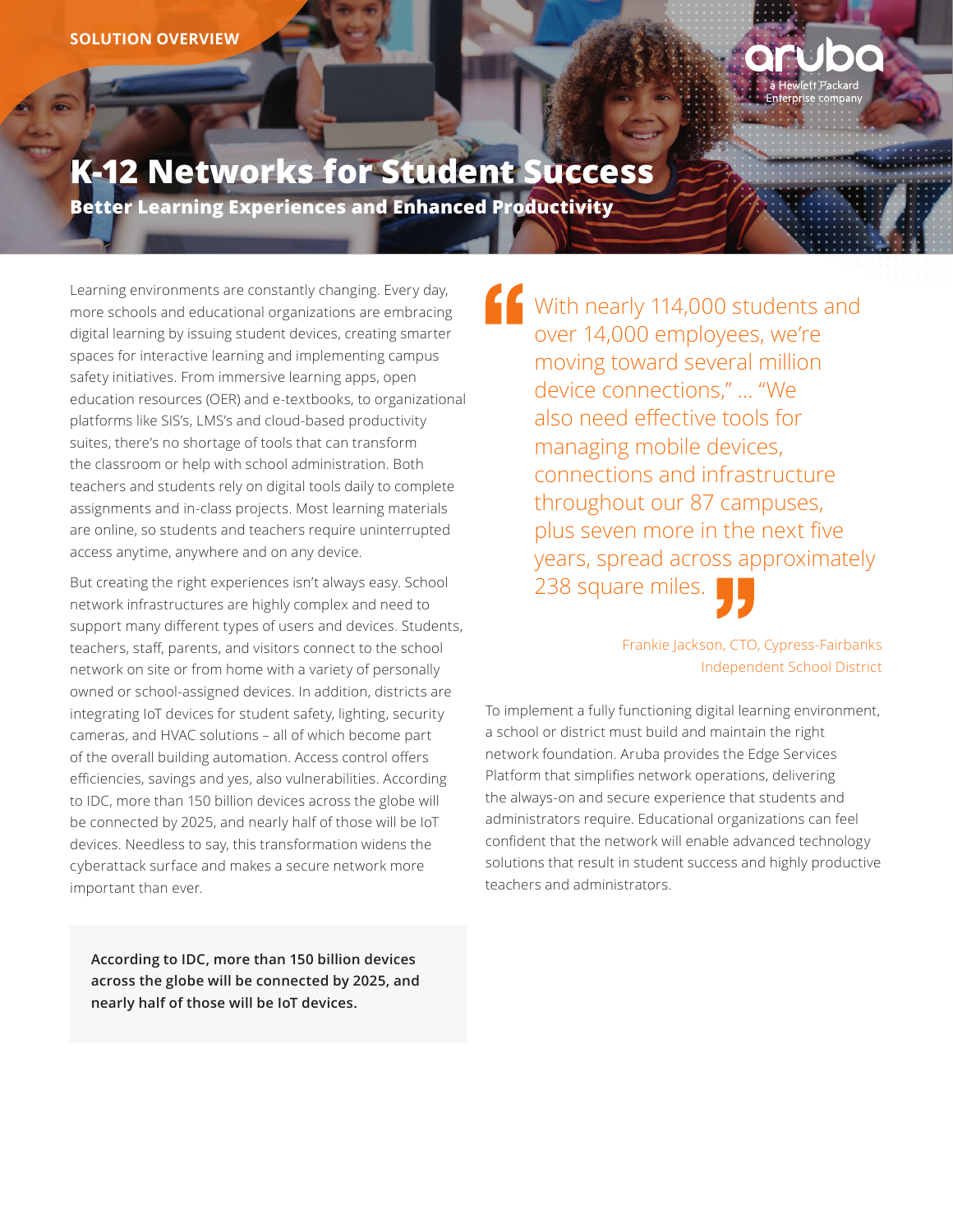

# **SCHOOL CONNECTIVITY MUST BE UNIFIED, ALWAYS-ON, AND AUTOMATED**

As in all modern digital environments, the school network cannot go down, and even planned downtime can cause major challenges. When educators can count on the network to perform at an optimal level, it increases their confidence and enables them to focus on student outcomes, not on whether their device connects or not.

## **High-Performance Wireless Networks**

Aruba's Wi-Fi 6 (802.11.ax) infrastructure is designed to support schools of any size with always-on secure connectivity. Seamless roaming allows network access on the move, while high density capabilities supports both large classrooms, the auditorium and outdoor facilities. Learning management and unified communications systems can be prioritized to deliver latency-sensitive data, voice, and video without delay, loss, or jitter.

Hitless updates and hitless failover ensure that the wireless network can stay current with the latest security updates, tolerate faults, and be available whenever needed. No assessment or online test interruptions, no dropped calls.

The infrastructure leverages industry-leading tools to auto-adapt to changing environments and applications: ClientMatch to optimize roaming performance; AppRF to optimize the performance of critical applications; Adaptive Radio Management to enhance radio performance; and AirSlice to manage bandwidth allocation.

**Complete coverage and connectivity** at all of our locations is key"… "We have access points in all of our classrooms and covering all of our common areas and we are expanding that coverage to the outside corners of the buildings to support the security measures we have in place with the city and local police.

# **A Unified Infrastructure from Edge to Core**

Wired and wireless networks work together to deliver a consistent and secure network experience. Aruba designs its own semiconductors so its switches can provide blazing fast and highly granular visibility into the performance of the switching fabric. SmartRate power-over-Ethernet (PoE) allows Wi-Fi 6 access points to operate at >1Gbps over existing cabling, eliminating the need to rip and replace cable plants to obtain multi-gigabit wireless performance.

**<u>f</u>** With digital curricula and mobile expectations here to stay, our new Aruba network will enable us to support our teachers and students for years to come.



Michael Uelses, Director of Information Technology, Nazareth Area School District

The Aruba AOS-CX operating system features a time-series database that provides deep visibility into data traversing the switching fabric. Intuitive software-defined management tools, built-in analytics, and programmable scripting offer unparalleled insights into network and device activity, fault isolation, and system performance. Upgrades and updates can be easily enabled, reversed, and changed without impacting the network or the people who rely on it.

Redundant Aruba AOS-CX switches operating in Active-Active mode will deliver non-stop operation in the event of a fault. Virtual Switching Extension (VSX) ensures that traffic loads are validated before returning balanced traffic loads to the Active-Active pair. Once the first core switch completes the transfer, the process repeats for the remaining core infrastructure.

The Network Analytics Engine (NAE), included with AOS-CX, provides a built-in framework for monitoring and troubleshooting networks. NAE detects problems in real-time and analyzes trends using the time-series database so IT can predict future performance and security issues.

Greg Bartay, CTO, Pearland ISD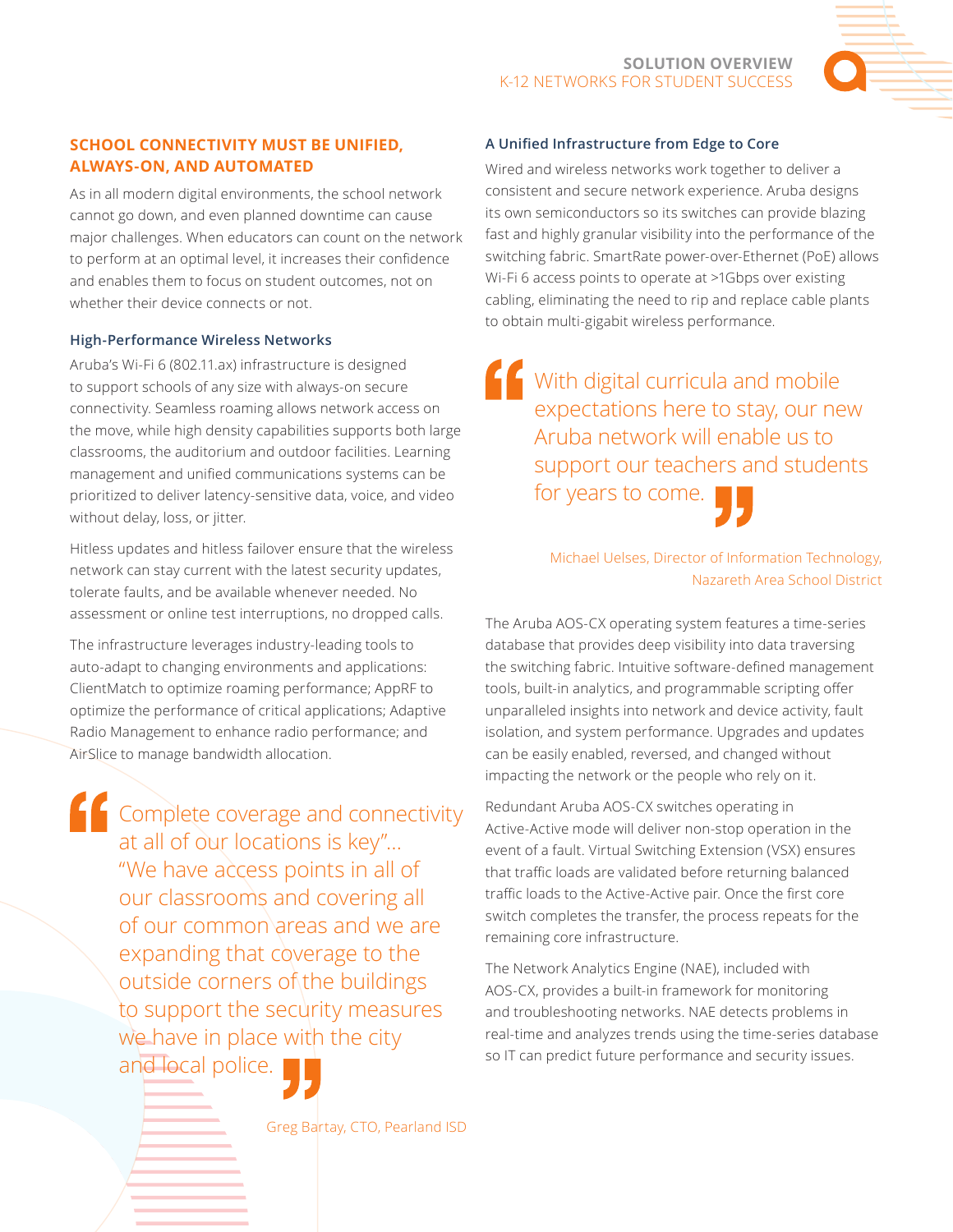

AOS-CX, coupled with high-performance switches, delivers the throughput, performance, and actionable insights IT administrators need to handle the massive amounts of data now being generated at the network edge in every college and university.

**Automation can help alleviate the high percentage of unplanned network downtime that is caused by human error (Gartner, 2019).**

## **PROTECT THE SCHOOL NETWORK WITH ZERO TRUST SECURITY**

While K-12 institutions have been investing in cybersecurity, unsettling breach statistics and costly ransomware attacks show more needs to be done to protect people and information. Traditional security solutions create a secure perimeter and detect attacks and malware based on their patterns or signatures. This model is unsuitable for schools where there is no perimeter: students, staff, and teachers move on and off the school site, and need network access everywhere.

Aruba's Zero Trust Security framework dynamically segments network traffic. With policy management, analytics, and automation, the risks of security breaches are minimized while detection and response are enhanced.

#### **Know What is on the Network**

With IoT devices springing up seemingly everywhere, it can be challenging to know what is or should be on the IT network. AI-powered ClearPass Device Insight simplifies device identification and onboarding using machine learning to identify and profile IoT device types so they can be automatically dynamically segmented, remediated, or quarantined.

#### **Zero Trust Security access**

Once devices are identified, ClearPass Policy Manager profiles, authenticates, authorizes, and tightly manages network access using granular, policy-based access controls. Users and devices have restricted access to only those network, IT, and application resources for which they have been approved. ClearPass also ensures that users and devices are compliant with regulations governing student privacy and personally identifiable information.

#### **Separate student, administrative, and device traffic**

Dynamic segmentation establishes secure tunnels between IT, IoT, and plant operational technology (OT) devices and their associated applications. This perimeter-less zero trust micro-segmentation is applied to wired, wireless and WAN networks, so no matter where users and devices work or roam micro-segmentation will remain in effect. Policies are carried across the network end-to-end, regardless of the location of the user or device or the switch port carrying the traffic, i.e., student learning traffic is isolated from student records, public safety cameras, and administrative traffic.

## **ACT QUICKLY WITH INTUITIVE AND AI-POWERED MANAGEMENT TOOLS**

Aruba's Edge Services Platform includes assurance and orchestration features to maximize up-time, optimize user experiences, and reduce the time to troubleshoot issues to root cause. Automated network assurance delivers AIOps insights from a single pane of glass, while edge-to-cloud experience monitoring generates automated AI-based alerts that proactively pinpoint critical application and network issues.

#### **IT OPERATOR EXPERIENCES MATTER:**

Often forgotten is the way that IT experiences the network, in light of the constant demands for performance and pressure to deliver. Aruba provides solutions that unify wired, wireless, and WAN operations so that operators can simplify their day-to-day operations and feel confident that they can deliver an always-on and secure network for their school.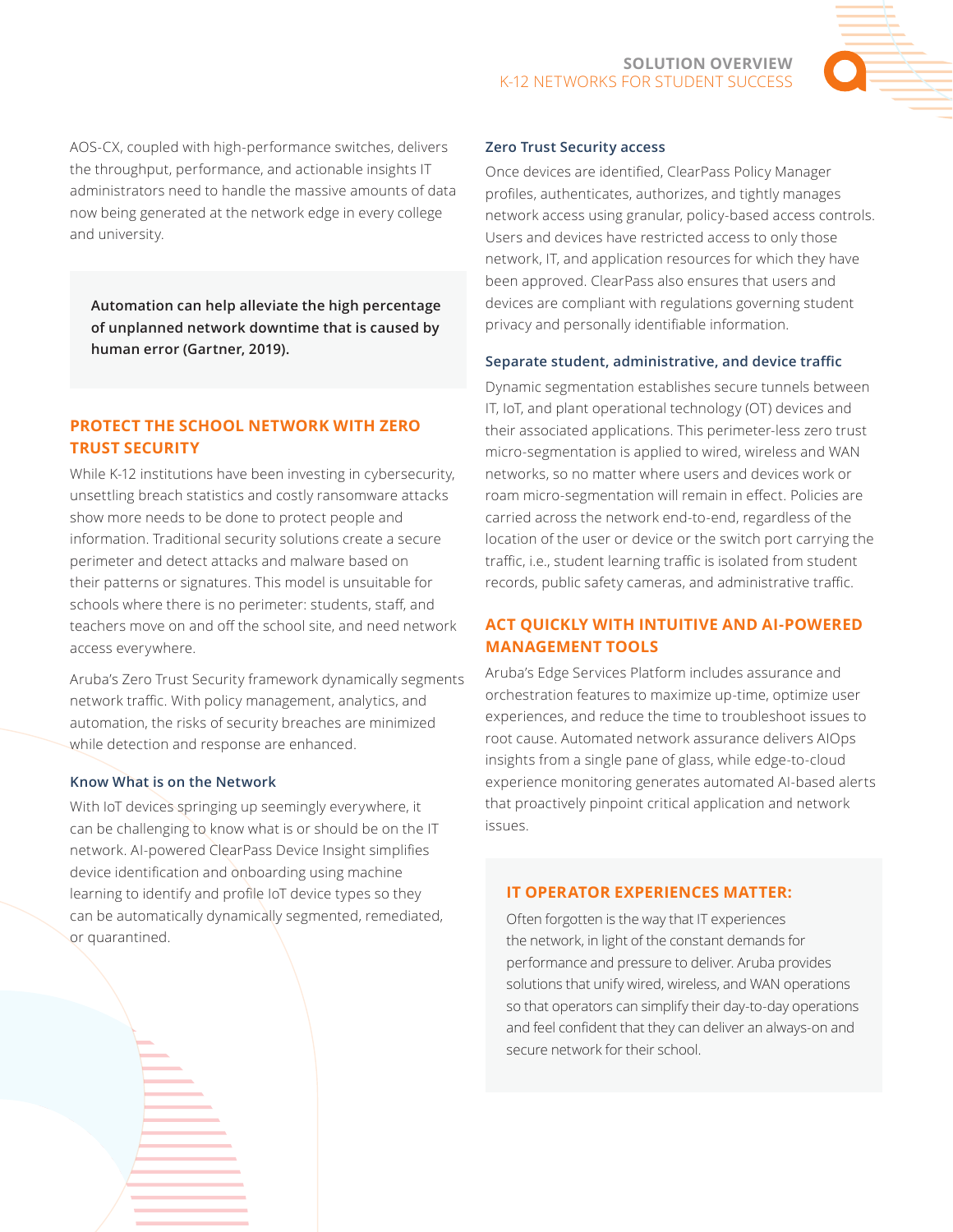

# **Optimized remote site connectivity, visibility, and management**

Aruba's SD-Branch solution leverages SD-WAN capabilities to deliver secure connectivity to individual schools. Offering service level agreement (SLA) monitoring over Internet, MPLS, and cellular WAN links, the solution encompasses WAN, WLAN, wired networks, and security management.

Deployment is a snap and can even be done by non-technical personnel without an IT truck roll. An Aruba mobile app is used to scan barcodes on Aruba devices and configurations are downloaded automatically to Aruba Central cloud-managed gateways. There is no faster or more intuitive way to connect and bring-up schools than Aruba's SD-Branch solution.

# **AIOps for optimized performance**

Aruba delivers customized recommendations through AI-based machine learning to improve network and application performance based on anonymized comparison with peer environments. If a change could increase performance by 10%, it is recommended to the Network Admin who can then authorize the settings change. Aruba User Experience Insight provides IT a real-time view of the end-user experience and clear action steps to resolve any issues before a service ticket is opened. These powerful tools bring much-needed help to enable already overwhelmed IT staff to take necessary action and stay ahead of issues.

# **UNIQUE SOLUTIONS FOR IMPROVED EXPERIENCES AND STUDENT SAFETY**

Schools are places of learning and community. The safety of teachers, students, and staff used to be taken for granted, but no longer. Today's natural disasters, civil unrest, and active shooters impact campus safety and are a major concern for first responders. Network infrastructure can help by quantifying the nature of the threat, identifying safe and unsafe areas, and automatically guiding people to safety. While networks can't prevent incidents from occurring, they can lessen the impact of incidents by keeping faculty, students, staff, visitors, and first responders safer.

# **Access Points as IoT Platforms**

We are accustomed to thinking about Wi-Fi access points in the context of secure wireless network access, and for many years that was their primary function. Not so today. Aruba Wi-Fi 6 access points include radios for wayfinding, geofencing, location tracking, sensor monitoring, door locking, and actuator control. These capabilities transform Aruba access points into secure, multi-purpose communication systems that are both network access on-ramps and full-fledged IoT platforms.

Aruba's location-based services bridge the gap between digital and physical worlds. Using signals generated and received by Aruba access points, our location-ready infrastructure enables turn-by-turn wayfinding navigation of campuses and buildings, proximity-based messaging for guests and students, asset tracking, and location analytics.

Third-party safety devices supported by access points include, among others, mobile panic buttons, gunshot detectors, occupant detection, electronic door locks, and vaping detectors:

- Mobile panic buttons both call for help and identify the location of the individual in distress
- Gunshot detectors identify the type of weapon and muzzle flash rate, so first responders can arrive prepared
- In the event of an incident, the occupant detection system will push a message asking occupants if they're safe and then generate an interactive 3D site model telling first responders where to go first
- Electronic doors locks can be used to secure buildings and remotely provide access to response personnel
- Vaping sensors can be used to enforce no-smoking regulations in bathrooms and other locations

All manner of low-voltage building systems – including comfort, intrusion detection, energy management, access control, personnel and asset tracking, man-down, call button, leak detection, security, and gunshot monitoring – can now reliably and securely communicate over a shared infrastructure. The resulting savings in equipment, installation, and maintenance costs over deploying dedicated control networks is significant.